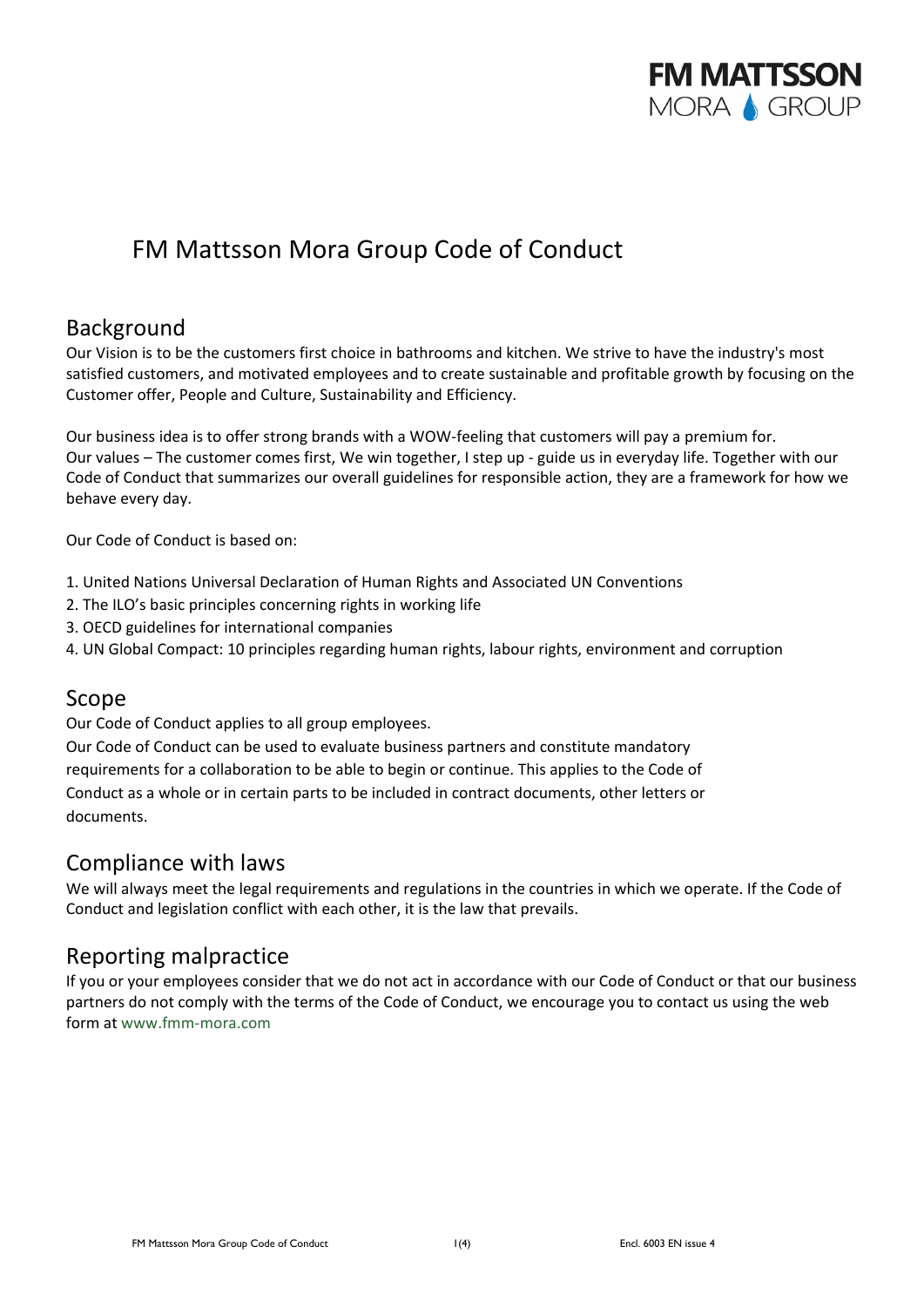

### Business Ethics

Our conduct in all situations, regardless of country or market, shall be characterized by responsibility and respect for business partners and local communities in which we operate. Ethical conduct and good business practice are crucial for sustainable development and profitability. We will influence our business partners only with commercial arguments. The aim is to develop long‐term stable business relationships where we are considered a responsible and professional partner.

#### Fair competition

We never enter contracts or agreements - either explicitly or implicitly, verbally or in writing - with a competitor regarding pricing, discounts, promotions, bids, sales terms or sales territory. We do not exchange sensitive market information with our competitors, either directly or through industry organizations or business partners.

#### Bribes

Bribery corruption and any other form of corrupt conduct are strictly prohibited. Neither we as a company or anyone acting on our behalf, will receive, grant, offer or promote undue payments, gifts or other benefits that may affect or be perceived to affect the objectivity of a business decision or a public authority decision.

#### Conflicts of interest

Conflicts of interest between us and our business partners should be avoided. We always put the group's interests in front of personal interests.

#### Human rights and working conditions

We work actively to treat our employees fairly, equally and with respect. We expect our business partners to act in the same way against their employees.

#### Child labour

Every child should be protected from being economically exploited and from performing work that may be harmful to the child's physical or mental health or adversely affect the child's ability to education. A child in this context is a person under the age of 15. If relevant national legislation prescribes a higher age, it is the age that applies.

We do not accept child labour. If it is found that a child produces products, the employer must act on the behalf of the best interests of the child. Our partners are expected to work together to reach a satisfactory solution that improves the situation of the individual child.

#### Forced labour

No form of forced labour or work linked to any form of punishment may occur.

#### Freedom of association and collective bargaining

We respect employee rights to organize, or to not organize, trade unions and negotiate collectively or individually in accordance with local laws. No employee should risk harassment or reprisals to exercise these rights.

#### Employment contracts, employment terms and remuneration

We will ensure that employment contracts, terms of employment, salary and benefits comply with national law.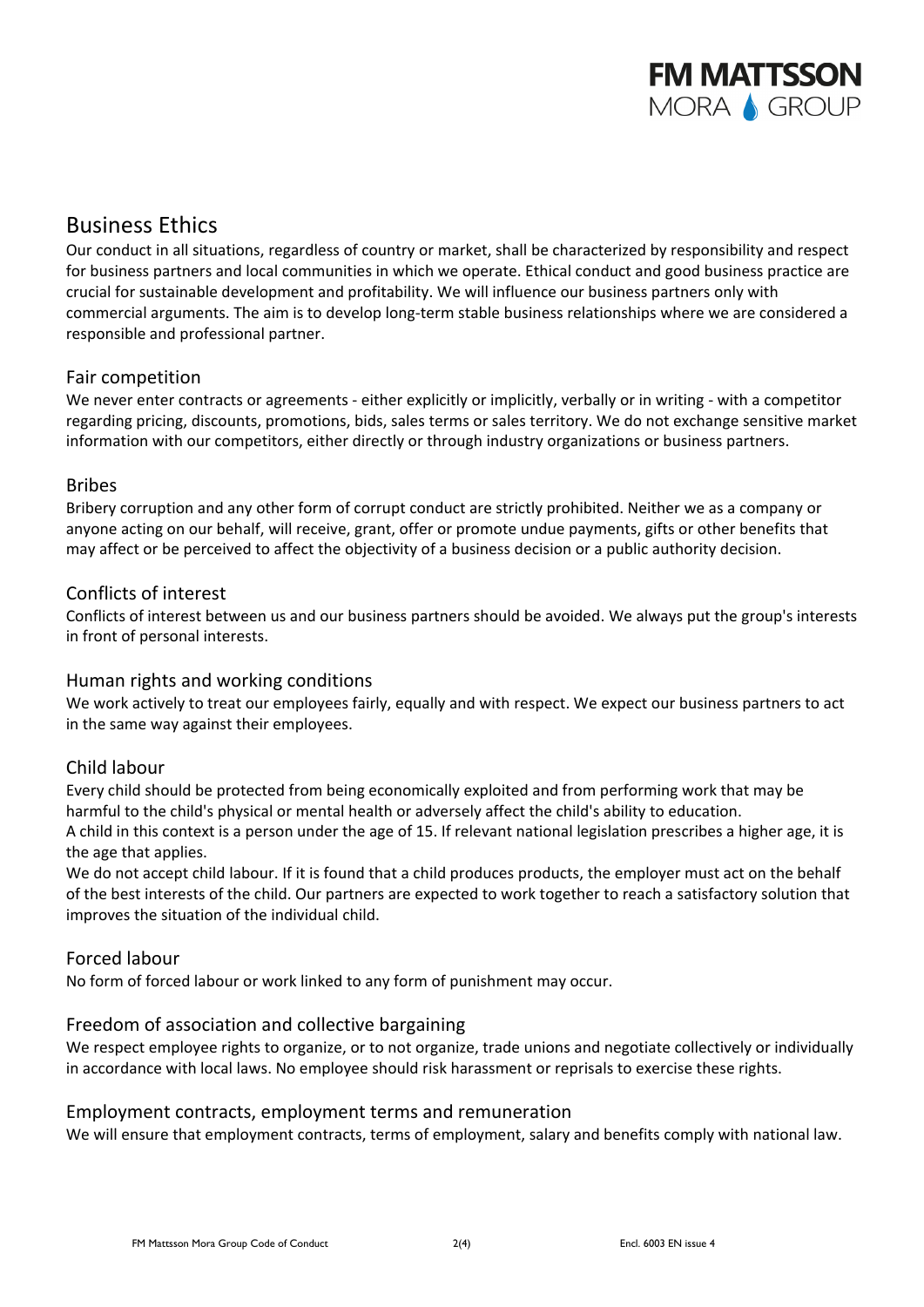

#### Discrimination, harassment and diversity

We value and promote diversity and gender equality. We are opposed to all forms of discrimination, harassment and degrading treatment. The reason for our human vision is respect for each person's unique and equal value. We shall act to take active measures to achieve equal rights and opportunities in working life irrespective of gender, sexuality, ethnicity, religion or other beliefs, and in particularly to counter discrimination on these grounds.

#### Alcohol and / or drug abuse

To create safe and secure workplaces, it is necessary to take measures to prevent adverse consequences. To use or be affected by alcohol or other drugs at workplace is not permitted. The purpose is to prevent ill health, accidents, misuse and, if necessary we will provide support and rehabilitation.

#### Responsible mineral extraction

We comply with applicable laws and regulations regarding the handling of conflict minerals. Conflict minerals are minerals from high-risk areas and conflict-affected areas, the use of which directly or indirectly contributes to the financing of armed groups that are expected to commit serious human rights violations. Goods delivered to us must comply with the requirements of applicable laws and regulations on conflict minerals.

### Health and Safety

We work systematically for a safe and healthy work environment and we expect the same from our business partners. Risks that can lead to accidents or impaired health should be handled promptly.

#### Working environment

Our work environment activities are based on national legislation in the countries in which we operate. For us a safe work environment means, for example, that workplaces are kept clean, that machinery used in production is safe and that instructions for personal protection and work equipment are complied with.

#### Security

Hazardous materials and hazardous equipment must be stored, handled and transported in accordance with applicable legislation. Emergency exits should be clearly marked. Outputs may not be blocked and should be welllit. All workers and visitors should be informed about security measures, such as emergency exits, fire extinguishers, first aid equipment, etc.

#### Safe products

We guarantee that the Group's products and services meet appropriate safety requirements in the markets in which we operate.

### Disclosure of Information

Information regarding financial results and position and other information that by its nature is price‐sensitive information shall be disclosed in compliance with current laws and made or authorized by the Group CEO or CFO. Disclosure of such information shall be made on time, be reliable, correct and up to date.